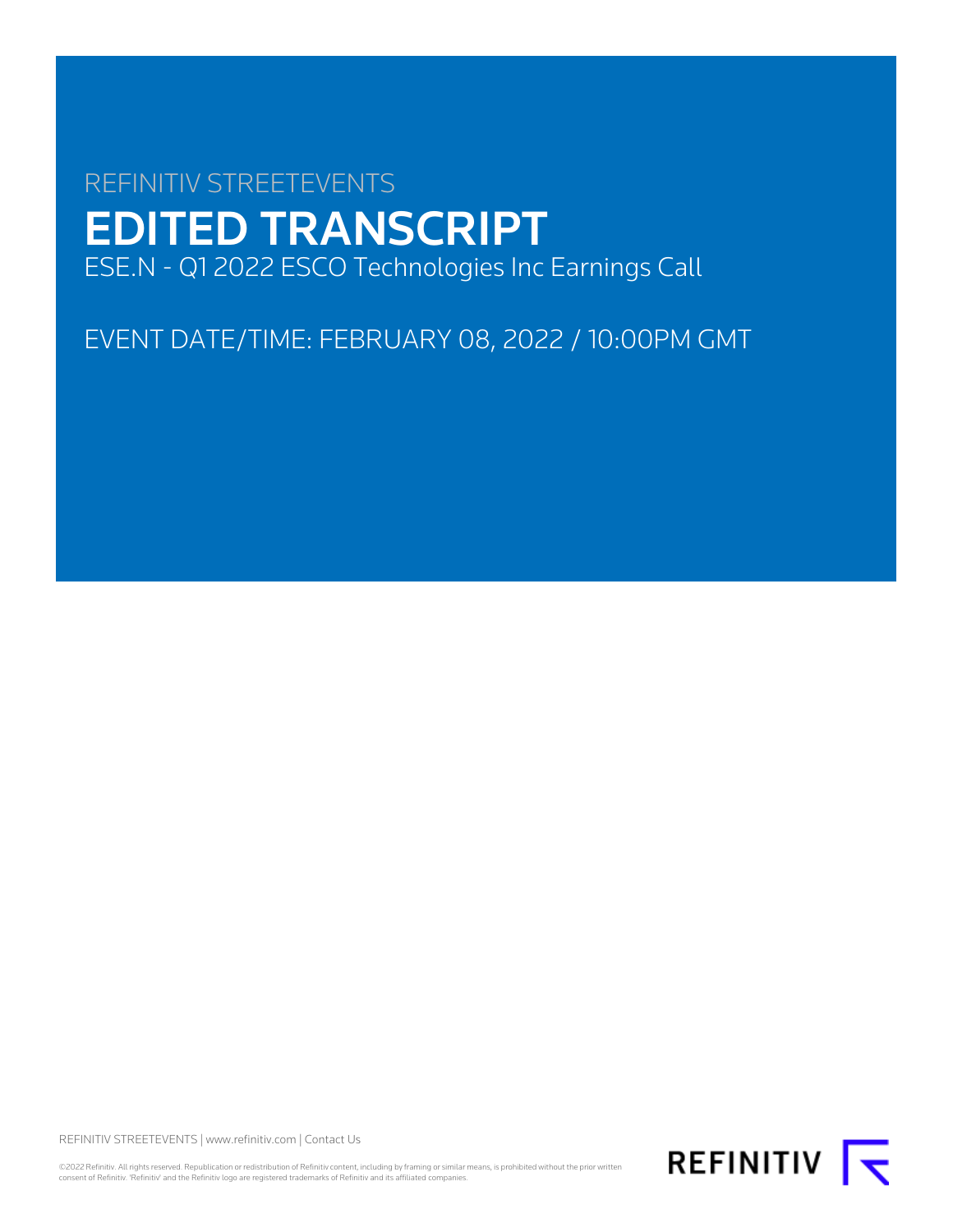# **CORPORATE PARTICIPANTS**

**[Christopher L. Tucker](#page-3-0)** ESCO Technologies Inc. - Senior VP & CFO **[Kate Lowrey](#page-1-0)** ESCO Technologies Inc. - Director of IR **[Victor L. Richey](#page-1-1)** ESCO Technologies Inc. - Chairman, President & CEO

# **CONFERENCE CALL PARTICIPANTS**

[John Edward Franzreb](#page-6-0) Sidoti & Company, LLC - Senior Equity Analyst **[Jonathan E. Tanwanteng](#page-7-0)** CJS Securities, Inc. - MD **[Thomas Allen Moll](#page-4-0)** Stephens Inc., Research Division - MD & Analyst

# **PRESENTATION**

### **Operator**

<span id="page-1-0"></span>Good day, and welcome to the ESCO Technologies First Quarter 2022 Earnings Conference Call. Today's call is being recorded. With us today are Vic Richey, Chairman and CEO; Chris Tucker, Vice President and CFO. And now to present the forward-looking statement, I would like to turn the call over to Kate Lowrey, Vice President of Investor Relations. Please go ahead.

### **Kate Lowrey** - ESCO Technologies Inc. - Director of IR

Thank you. Statements made during this call regarding the timing of recovery and growth of our end markets, the amounts and timing of 2022 and beyond revenues, impacts of COVID and COVID variants and recovery expected as a result of COVID vaccines, recovery in commercial aerospace and utility markets, impacts of supply chain issues and cost inflation, availability of labor, adjusted EPS, adjusted EBITDA, cash, shareholder value, the timing of Block V deliveries, success in completing additional acquisitions, success in integrating acquisitions, the results of cost reduction efforts and other statements, which are not strictly historical, are forward-looking statements within the meaning of the safe harbor provisions of the federal securities laws.

These statements are based on current expectations and assumptions, and actual results may differ materially from those projected in the forward-looking statements due to risks and uncertainties that exist in the company's operation and business environment, including but not limited to, the risk factors referenced in the company's press release issued today, which will be included as an exhibit to the company's Form 8-K to be filed. We undertake no duty to update or revise any forward-looking statements whether as a result of new information, future events or otherwise.

<span id="page-1-1"></span>In addition, during this call, the company may discuss some non-GAAP financial measures in describing the company's operating results. A reconciliation of these measures to their most comparable GAAP measures can be found in the press release issued today and found on the company's website at www.escotechnologies.com under the link, Investor Relations.

Now I'll turn the call over to Vic.

### **Victor L. Richey** - ESCO Technologies Inc. - Chairman, President & CEO

Thanks, Kate, and thanks, everybody, for joining today's call. At the risk of being redundant, I'd like to start the call off again, by thanking our employees across the company for their ongoing efforts to manage the business. There continues to be a lot of challenges to overcome on a regular basis. We continue to see supply chain challenges with delivery, cost inflation and the Omicron variant of COVID impacting our businesses.



 $\overline{2}$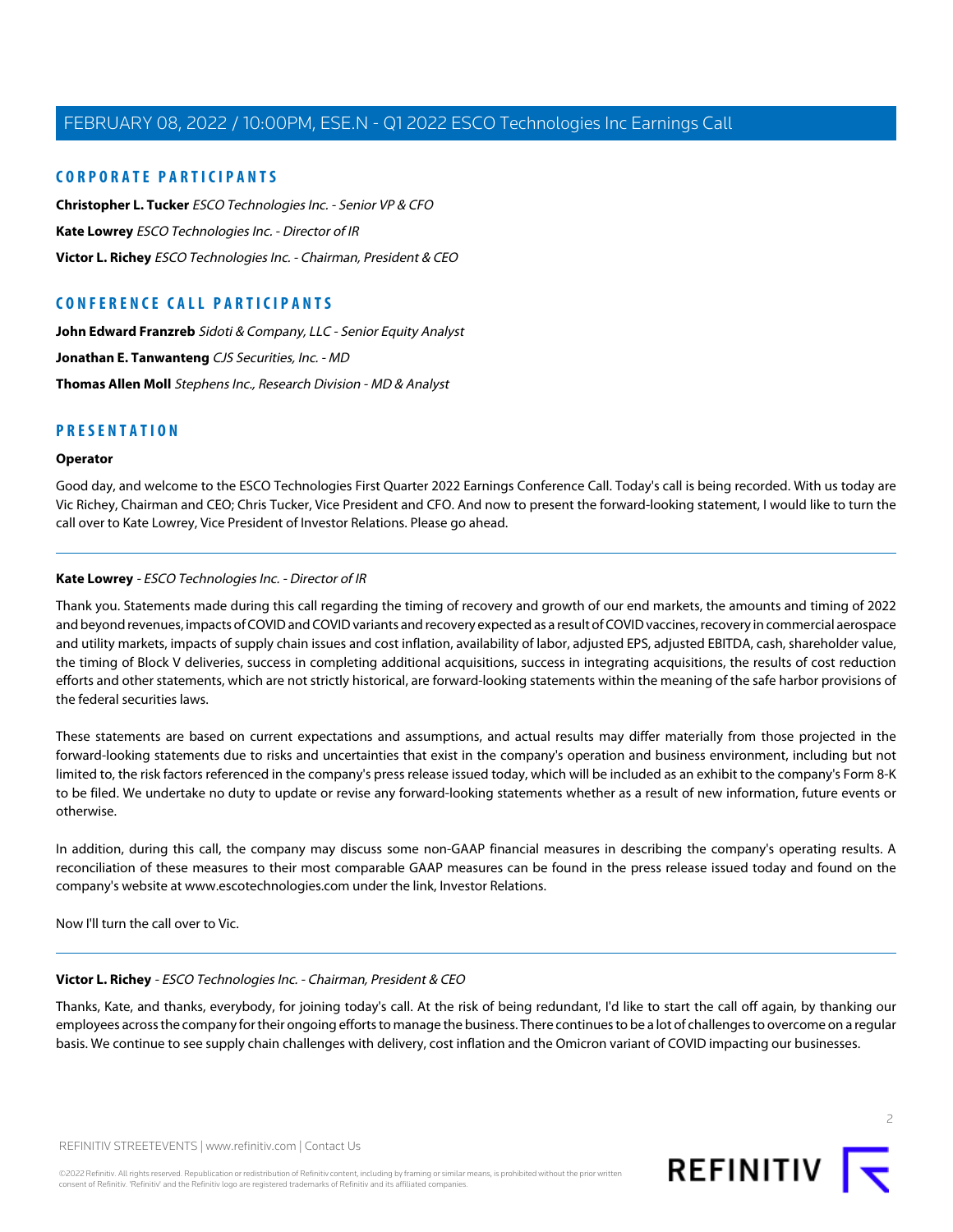Despite of that, our team continue to demonstrate tremendous resilience. Our employees are working very hard in doing all they can to support our customers and drive the business forward and for that, I'm very appreciative. The business has continued to gain momentum as we start fiscal '22. Two of our 3 business segments delivered organic sales growth in the first quarter. We expect all 3 segments will deliver organic growth in the remaining 3 quarters. We have a lot of confidence in that outlook due to our continued strong order output.

If you recall, the fourth quarter of fiscal '21 had order growth of more than 30%. While for the first quarter of '22, we achieved order growth of more than 40% compared to prior Q1. Our backlog is at a record level, and that bodes well for the balance of fiscal '22 and beyond. Chris will get into some of the financial details in a few minutes.

I'll start off with some top-level commentary on each of our business segments. Starting with A&D, we see the recovery continuing for this business. We continue to monitor the commercial aerospace markets closely. There'll likely be some more disruptions with travel as a pandemic situation continues, we're undoubtedly seeing higher levels of business activity from our commercial aerospace customers.

2020 and 2021 were really tough years in this market, so we're glad to see the growth returning. For A&D overall, we saw enter orders grew by 38%. Admittedly, we were kind of coming off a low base, but it is great to see the backlog rebounding like this. You saw in a press release a mention of challenges regarding supply chain performance and labor availability. Those challenges are definitely being felt by the A&D group.

In particular, our California-based businesses of VACCO, PTI and Crissair are seeing challenges as we work to ramp to higher levels of business activity. We did miss some sales in the quarter because of these challenges. But the teams are highly focused on increasing capacity to meet our customer demand, and we're confident that these are just timing issues within the year.

The last thing I wanted to mention regarding A&D was our acquisition of NEco, which we were able to close in the first quarter, and we're excited about what the NEco brings to our portfolio. This business will fold into our PTI subsidiary, bringing a solid management team with great product technologies. We're very happy to have them on board.

Similar to A&D, our test business also had a great orders performance in the first quarter. Orders were nearly \$68 million for the first quarter compared to \$43 million in the prior year first quarter. So the growth is significant and broad-based with double-digit increases in all global markets.

Sales growth was a little lighter in Q1, which we expected, and we're planning to see strong sales performance over the coming quarters for test. We continue to face some challenges with profit margins during the first quarter for test. The margins were slightly down compared to what we had in our internal plans.

And as you saw in the press release, they're also down versus prior year. This has been a key focus for us. No doubt the inflation challenges are acute for test, so we have programs around cost management and price realization to help drive the margins as we move forward. This segment is our largest user of freight services, and as we all know, they are higher cost increases in this area, which is also impacting our margins.

Margin expansion needs to come as we grow this business. That's a key part of our value story here, and we're focused on achieving that result. For USG, the story in Q1 was a bit mixed. We have the expected sales contributions from the recent acquisitions, so it was nice to see that coming through. Integration of acquired businesses is going well and is on track. We also saw another strong quarter for NRG, so things continue to go very well in the renewable space. We did experience some challenges at Doble. Approximately \$3 million of the sales shortfall was related to supply chain challenges with our contract manufacturer.

We also had tough comps over last year's Q1 when customers release some funding for calendar year-end purchases. We didn't see a repeat of that during this first quarter, but the comparison ease for Doble over the coming quarters and we expect the growth to kick back in during Q2 and  $O<sub>3</sub>$ 

We continue to feel strongly that the utility markets have very favorable growth characteristics over the long term, and we also feel that the portfolio of companies that we put together will be very well positioned to take advantage of this growth.

REFINITIV STREETEVENTS | [www.refinitiv.com](https://www.refinitiv.com/) | [Contact Us](https://www.refinitiv.com/en/contact-us)

©2022 Refinitiv. All rights reserved. Republication or redistribution of Refinitiv content, including by framing or similar means, is prohibited without the prior written consent of Refinitiv. 'Refinitiv' and the Refinitiv logo are registered trademarks of Refinitiv and its affiliated companies.

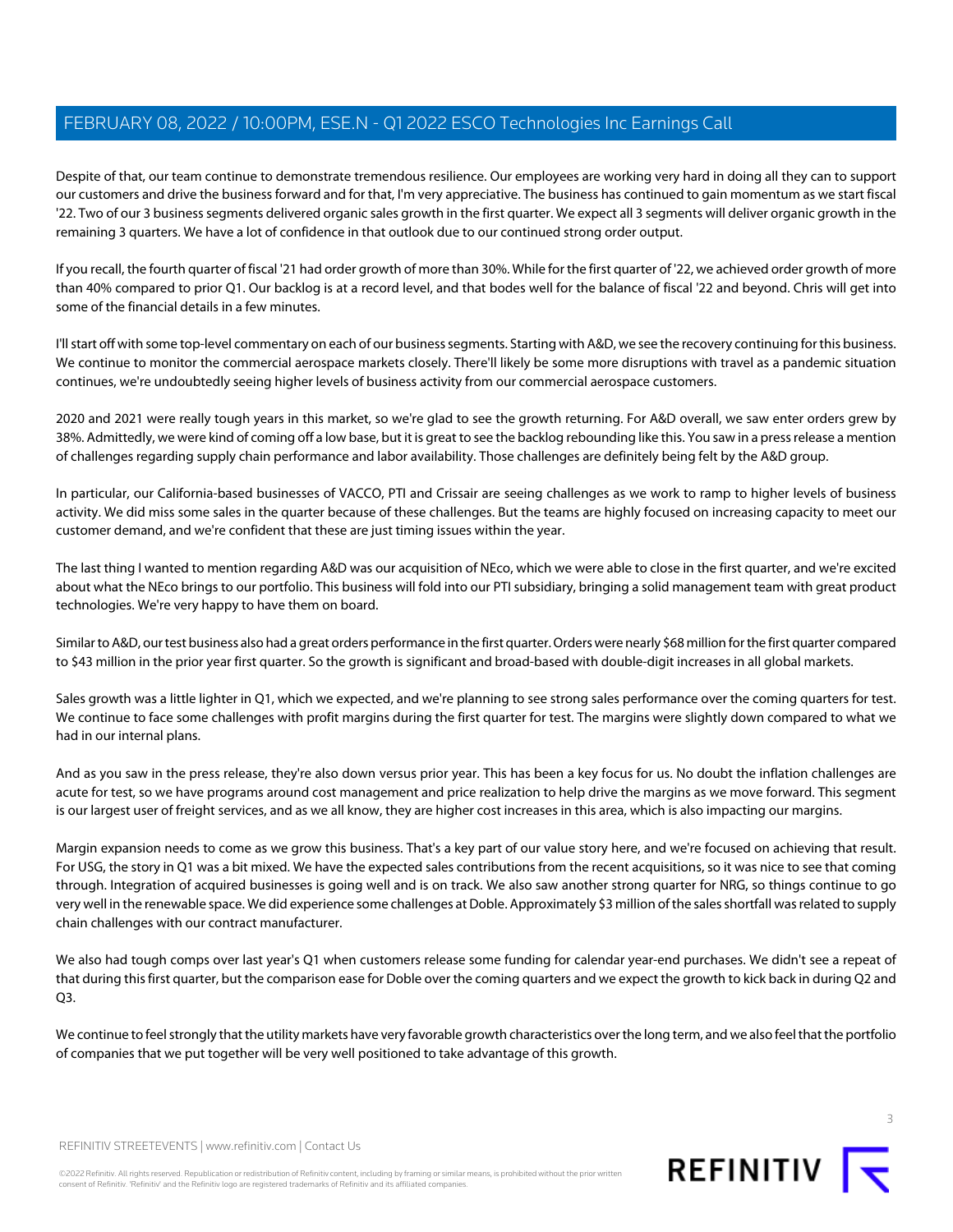Overall, the quarter came in right on top of the internal projections we had when the quarter started. The high order activity supported a higher level of sales, but we couldn't get that out the door given the supply chain and labor challenges. At the end of the day, we're on track for the '22 expectations that we laid out in November. The plan is back-end loaded, but that's consistent with our original projections and supported our backlog. Bottom line, we feel good about where we are after the first quarter.

<span id="page-3-0"></span>Now I'll turn it over to Chris.

# **Christopher L. Tucker** - ESCO Technologies Inc. - Senior VP & CFO

Thanks, Vic. I'll start with an overview of the consolidated financial performance in the quarter. Sales in the first quarter were up 9% compared to last year. Excluding the impact of acquisitions, sales were down 1% with growth from the Aerospace & Defense and Test businesses being offset by a decline in the Utility Solutions group. The acquisitions added \$15 million to sales in the first quarter.

Adjusted EBIT margins were 9.3% in the quarter compared to 11.1% in the prior year quarter. The margin decline was driven by decreases in the test and USG businesses. Interest expense in the quarter was \$733,000 compared to \$541,000 in the prior year due to higher borrowing levels. Taxes were 22.3% in Q1 compared to 22.5% in the prior year.

All these items delivered adjusted EPS of \$0.46 per share below prior year's \$0.52 per share, but consistent with our internal forecast. Operating cash flow in the quarter was \$1.9 million compared to \$24.8 million last year, the decrease was mainly due to milestone payments received last year, which did not repeat this year and also payoffs of accrued expenses that exceeded prior year amounts.

Inventory increases were unfavorable to cash in the quarter, but this was more than offset by good performance on accounts receivable and accounts payable. Capital expenditures were \$14.1 million in the quarter compared to \$6 million in the prior year quarter. This increase was driven by the purchase of the NRG headquarters building in Q1. We were presented with a unique opportunity to purchase the building at a favorable price relative to annual rents and drive a cost reduction for this business.

Turning to segment performance. Highlights in the quarter are as follows. A&D did see a return to growth in the quarter with reported sales up 5.4%. Excluding the impact of the NEco acquisition, these businesses delivered 4.1% sales growth. In Q1, we saw return -- the return of growth in the commercial aerospace markets with an increase of 11% driven by our PTI subsidiary.

Military Aerospace was very strong with 36% growth. Crissair and Mayday were key drivers of this growth. The Navy business grew 4%, while sales to industrial customers, which are a smaller part of the overall segment were down 43%. As Vic mentioned previously, we did see very strong order growth by the A&D group in Q1. Orders were up 38% with good activity across the military and commercial aerospace markets as well as Navy business.

PTI, Crissair, Mayday and Westland all posted significant order gains and were the drivers of the 38% increase for the business. USG saw reported sales growth of 16.4% in the quarter. Excluding the impact of the Altanova and Phenix acquisitions, revenues were down 10.2%. This decline was driven by Doble, which saw sales come in approximately \$7 million below prior year. About \$3 million of this was driven by the supply chain challenge, as Vic mentioned earlier, with the balance related to soft end markets.

The renewables business at NRG had another strong quarter and delivered 21% growth. Adjusted USG EBIT margins in the quarter were 21.8% compared to 24.5% in the prior year Q1. The reductions were driven by deleverage on the sales decline at Doble and dilution from acquisitions.

Orders for USG in Q1 came in at \$66.2 million, which was a 36% increase. Backlog finished at \$94.4 million compared to \$44.9 million in the prior year quarter. Approximately \$34 million of this increase was driven by the acquisitions. For the Test business, we saw sales growth of 4.2% in the quarter. The growth was led by strength in China, which is continuing to see very high levels of activity for test and measurement projects. We did see margin pressure in this business during the quarter as adjusted EBIT margins went from 12.9% in the prior year to 9.2% in the current quarter. The business is experiencing inflation driven by materials, labor and freight as they manage increasing demand. We're very focused on driving cost containment, productivity and price increases to offset these impacts as we move forward.



©2022 Refinitiv. All rights reserved. Republication or redistribution of Refinitiv content, including by framing or similar means, is prohibited without the prior written consent of Refinitiv. 'Refinitiv' and the Refinitiv logo are registered trademarks of Refinitiv and its affiliated companies.

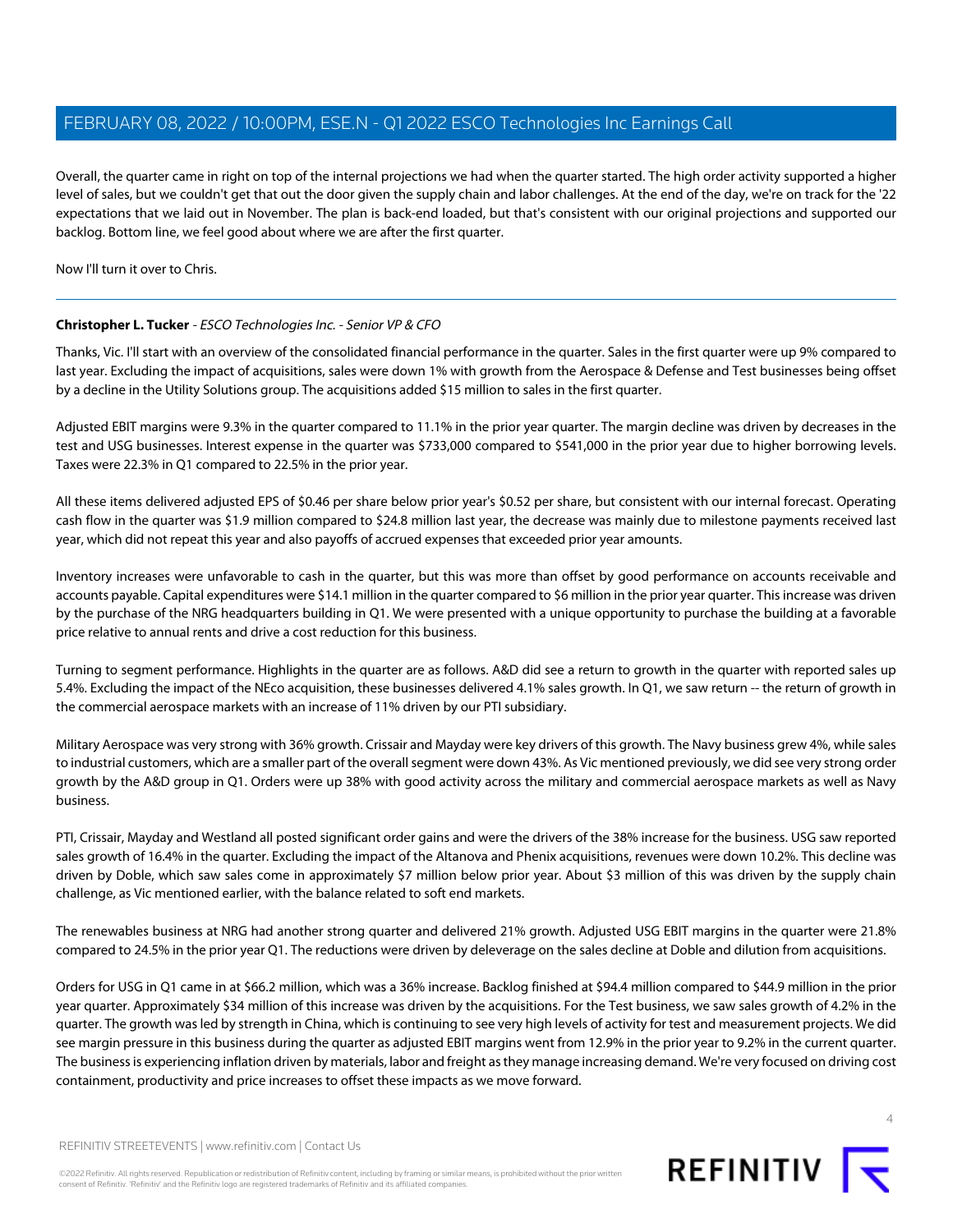On the orders front, we saw continued strength in the pace of business for Test. Orders were \$67.9 million in the quarter, which is an increase of over 50% compared to last year. The top line outlook for this business is strong with order strength being experienced in all world areas. That represents the summary for Q1 financial performance. As Vic mentioned, it looked like we could get a little better -- do a little better than our internal projections as the orders were so strong during the quarter. But with persistent supply chain and labor challenges, we ended up a bit constrained on the top line. But we are still on track to deliver the year as laid out during our November earnings announcement and call.

If we turn to the guidance in the release, we reiterated the earnings per share guidance for fiscal '22 calling for adjusted EPS in the range of \$3.10 to \$3.20 or growth of 20% to 24% this year. This earnings per share range assumes 2022 sales in the range of \$815 million to \$835 million or growth of 14% to 17%. We're not breaking out guidance by quarter for '22, but we do expect only modest EPS growth in the second quarter and very strong growth in Q3 and Q4. We are watching closely as the Omicron variant was disruptive across the economy in January, creating more employee absences and supplier disruptions as well. It appears that things are stabilizing. And as you can see, we certainly have the backlog in place to drive to the guidance range.

So now I'll turn it back over to Vic.

# **Victor L. Richey** - ESCO Technologies Inc. - Chairman, President & CEO

Thanks, Chris. Since I touched on quite a few of my thoughts earlier in my commentary, I'll just offer a few more comments before we move into Q&A. We feel good about the start of 2022. We're excited about the forecast we have out there.

Lots of growth coming as we move into the second quarter and beyond. Backlog supports the outlook, and we feel that ESCO is a good place right now. The cycle of our different businesses are starting to kick in, and that bodes well, not just for '22, but the future years as well.

All our subsidiary management teams will be here in St. Louis next week, I can assure you we'll be focused on all the activities that must take place to get '22 delivered. We see the businesses again in April for session more focused on long-term growth and profitability. It's always a fun time of the year knowing we'll have 2 in-depth touch points coming up. This allows us to drive proper alignment with the operating leadership. It moves us toward our ultimate goal of profitable growth, officially use the capital and higher returns.

So with that, I think we're ready for Q&A.

# **QUESTIONS AND ANSWERS**

### <span id="page-4-0"></span>**Operator**

(Operator Instructions) Our first question from the line of Tom Moll from Stephens.

### **Thomas Allen Moll** - Stephens Inc., Research Division - MD & Analyst

I wanted to start on Doble today. If I heard you correctly, Chris, I think you said for the quarter, the change was down \$7 million, which was the \$3 million from supply chain issues at your contract manufacturer and then another \$4 million on the tough compares from the budget flush at the end of the last calendar year. So did I hear those numbers right? And can you give any more context around it?

### **Christopher L. Tucker** - ESCO Technologies Inc. - Senior VP & CFO

Yes, you got it right. I would say, last year in Q1, the growth wasn't explosive in the segment. I think it was around 3%. And but we were still kind of newer into the pandemic at that point. And honestly, we expected the numbers to be a fair bit lower last year. We did see that kind of flush of

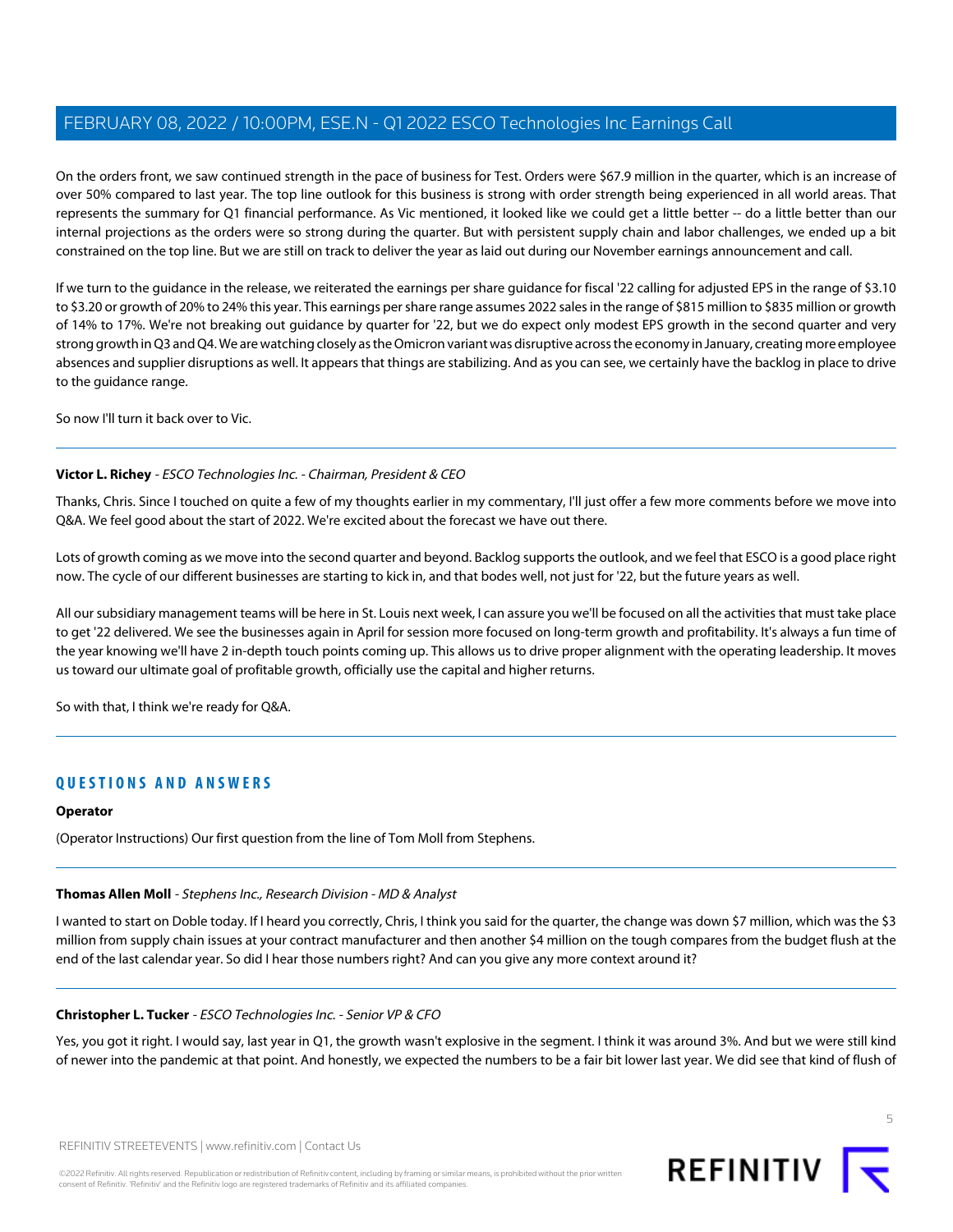year-end stuff you mentioned that kind of gave us that growth a year ago. So that's kind of the reference to that and the softer end markets this year where we didn't see a similar kind of activity. But you had it right on the \$7 million and the \$3 million.

### **Thomas Allen Moll** - Stephens Inc., Research Division - MD & Analyst

And just in terms of any context you can share on the issue there with the contract manufacturer. Does it feel like some, all of that has been resolved as you go into Q2 or that might be a nagging headwind for some time?

### **Victor L. Richey** - ESCO Technologies Inc. - Chairman, President & CEO

I would say more is going to resolve itself over the next 6 months. I mean I'd like to say it's all behind us, but it's almost all chip issues. I mean, the boxes are built, ready to go, but we do have some chip shortage at those places.

But I do want to make sure everybody understands we're not sitting on our hands just waiting for things to happen. I mean we redesigned about 90 boards at Doble last year to make sure we could keep up with this. So we didn't get all the way there. But had we not gone through that process over the past 12 months, I think the impact of the supply chain would have been much more significant.

And that's probably something that we're going to continue to do. I mean I'd say through the first half of this year as these things kind of flush themselves out.

### **Thomas Allen Moll** - Stephens Inc., Research Division - MD & Analyst

Just moving to the higher level here, again around USG and maybe Doble specifically. In the release, you pointed to some of the themes that are probably become a little better known at this point just in terms of the overall electric utility market impacted by some of the reduced consumption potentially pandemic related.

At the same time, in your outlook, I think it's pretty safe to assume you're implying growth for Doble on a full year basis. So if you could just help us reconcile those 2 data points or provide any context, that would be appreciated.

### **Christopher L. Tucker** - ESCO Technologies Inc. - Senior VP & CFO

Yes. I think if you go back to last year, a little bit, Tommy, again, it's a little bit -- I hate to talk about the comps too much, but we had quite a soft second quarter there. And then even in the third and the fourth, we didn't see the business kind of recover the way we are expecting from those pandemic levels. So we expect growth really as we go into the second quarter, just based on kind of how weak it was a year ago.

And then again, we feel like the second half of the year the overall activity levels should continue to stabilize. And I would tell you, in the fourth, we have pretty conservative numbers in. So overall, it's just a little bit of easier comps as we move through the year and kind of continuing to get into it, let's say, hopefully, a more normalized environment in those markets.

### **Victor L. Richey** - ESCO Technologies Inc. - Chairman, President & CEO

Yes. I would just add. I mean I think it's not I'd like to say those are all really hard things that we can point to. Where we really get our comfort that we're going to see that kind of growth over the remainder of the year is really talk from the customers. And so we have a lot of people that are constantly interfacing with the customers. And so we kind of can gauge where their sentiment is, what kind of buying activity they see.

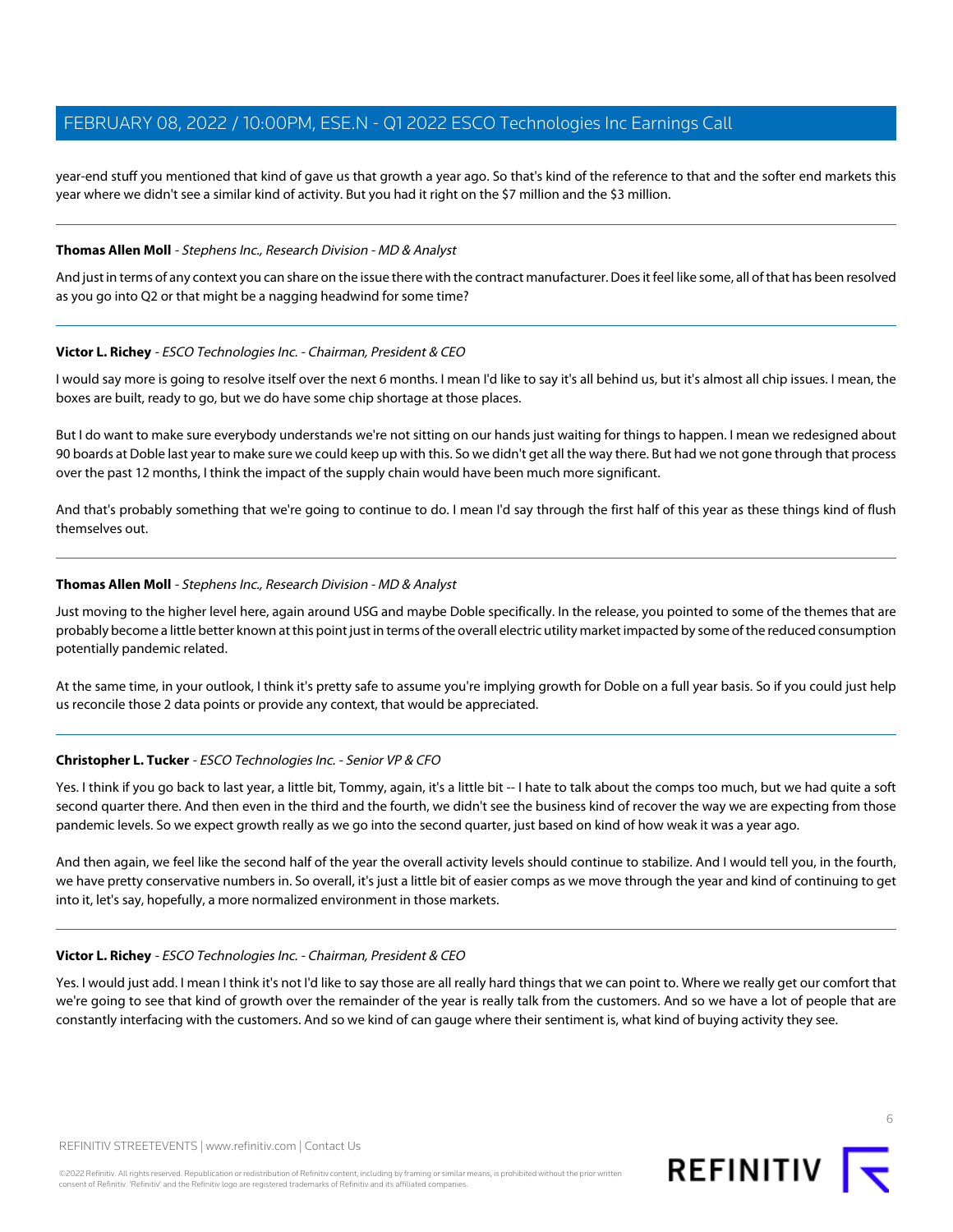The other thing, I think, is going to be really important for us is over the past year, everything that we did with the customers was virtual. And so we've not had our client conference last year. We didn't have the life of the transformer in person, as, we're doing that this year. And so while I think attendance will be certainly less than it's been historically, given any people in the same room, getting excited, having them see our new products.

And I think it's just kind of important to remember, we did introduce a number of new products over the second half of last year. And I think those will get traction in the remainder of this year. So I do think that although the overall utility space isn't picking up as quickly as we hoped. I think for us with the areas that we're in, we're going to see some growth this year.

### **Operator**

<span id="page-6-0"></span>Our next question will come from now John Franzreb from Sidoti.

### **John Edward Franzreb** - Sidoti & Company, LLC - Senior Equity Analyst

Given the recent increases you're seeing in material and labor costs, where are you having the most success amongst your businesses in raising prices to offset those costs? And by what magnitude can you do it by?

### **Victor L. Richey** - ESCO Technologies Inc. - Chairman, President & CEO

Yes. So probably the 2 biggest places are in our Test business, although it takes some time to pick that up to be able to realize that because you increase the price, we already have contracts and that is such a quick turn business that you don't necessarily get on one contract or maybe on the next one. So we had some success there. It's on the aerospace side as well. I think we've seen a good bit of opportunity. And then pieces of our utility business. But I would say that's led less broad-based.

### **John Edward Franzreb** - Sidoti & Company, LLC - Senior Equity Analyst

Okay. And when you look at the portfolio in a broad sense, which businesses are you most concerned that there's still excess inventory in the channel that you have to work through before you reach maybe a revenue equilibrium?

### **Victor L. Richey** - ESCO Technologies Inc. - Chairman, President & CEO

I don't really view that there's a lot of inventory -- finished inventory that the customer has, they have to work through for the most part. I think the fact that our order levels have been so high over the past 2 quarters is kind of evidence of that. I mean there's probably some where people are -- just like we're trying to get ahead of things and buying more product, buying more raw material I'm sure there's some of that with our customers.

I think the vast majority of it is just the pickup of the business. So I don't think there's a lot of inventory out there that has to be worked through. You have to remember, particularly on some of the commercial aerospace, they stopped buying for a while. I mean if you look at 737, they just stop buying. And so now as that ramps up, they want it yesterday. So that's the other challenge you always have when you have these kind of quick upticks.

### **John Edward Franzreb** - Sidoti & Company, LLC - Senior Equity Analyst

Okay. And just one more. In light of the recent acquisitions, were there any cost savings benefits that you might be able to realize in the coming year that you want to call out and let us know about?



7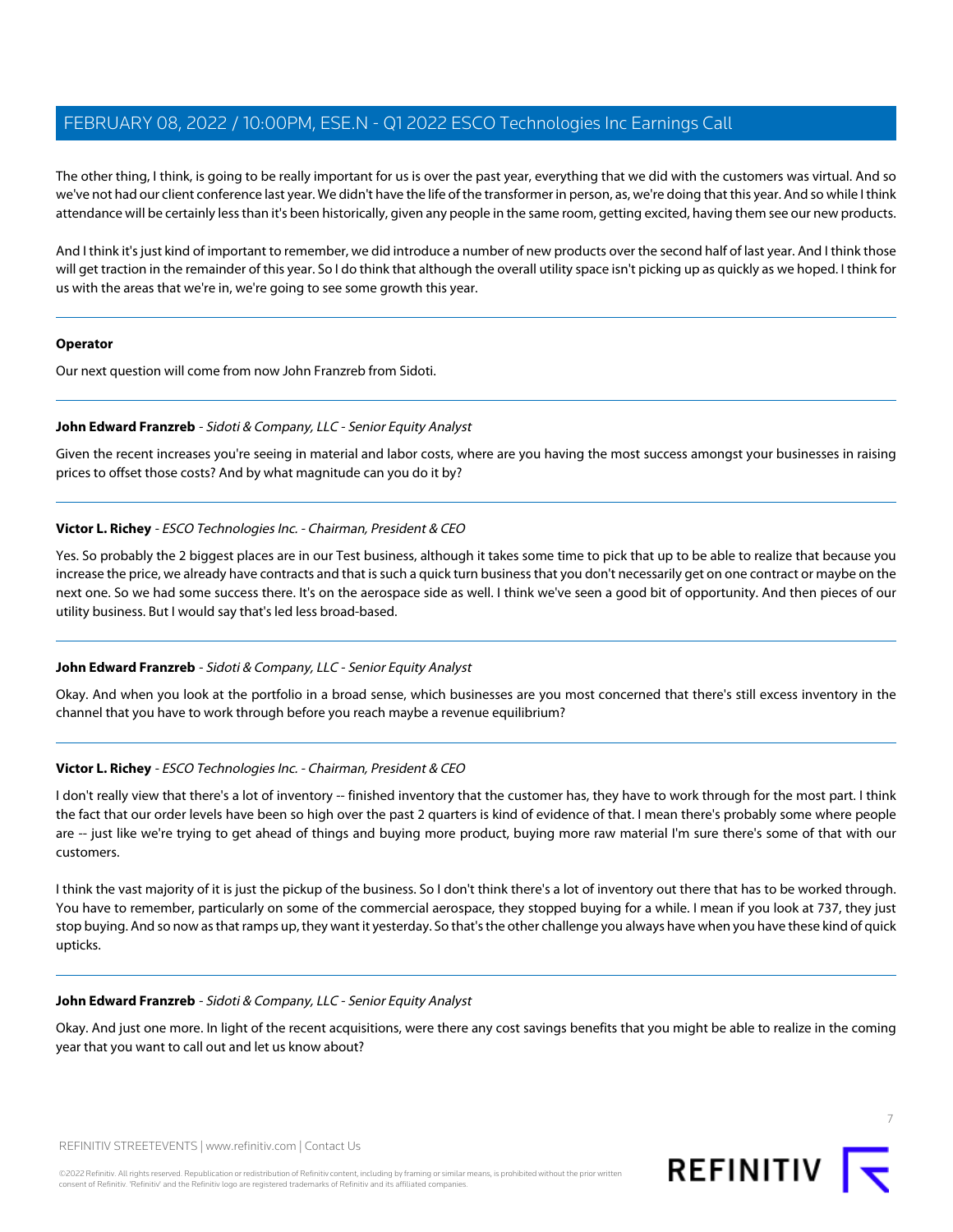# **Victor L. Richey** - ESCO Technologies Inc. - Chairman, President & CEO

So yes, we're looking at -- I would say on the utility side, I don't think as much cost savings as it is leveraging the technology and the sales force that we have, the rep network and those type of things. So I think what we're going to see there is more throughput. We're going to get more orders as a result of having those together because, again, as we've talked about some of the last calls, it truly is a matter of having a stronger presence in Europe and Asia. And I think that's going to help not only the businesses that are already serving that market, but we think there'll be some pull-through of Doble products in those markets and vice versa. They're some of the products that are being sold currently in Europe will be able to bring some of those back in the U.S.

So I think that's really the play on that side. With NEco, which is a relatively small acquisition, we are going to move them out of their current facility into PTI facility. So we'll be able to take some significant costs, again, although in a small business out of that business.

### **Operator**

<span id="page-7-0"></span>(Operator Instructions) Our next question will come from the line of Jon Tanwanteng from CJS Securities.

### **Jonathan E. Tanwanteng** - CJS Securities, Inc. - MD

I actually just wanted to follow-up on that previous question, just about Altanova and how you're expanding in Europe. How is that going? Kind of have you seen that pull through of your products yet? Or is it still going to take some time to realize those kinds of revenue synergies?

### **Victor L. Richey** - ESCO Technologies Inc. - Chairman, President & CEO

I think it's going to take a little bit. We need a little bit of time, and we've assumed some pick up across the business this year, but it really kicks in next year because the big thing we've done so far is kind of rationalized the organization. and the sales force. And again, kind of making sure we have the best reps in each of the areas, making sure people are focused on the right thing. It's getting them trained on each other's products. And so that's a bit of a of a process, if you will.

The next step will be kind of looking at the products, making sure we're selling the best products of each company in each location. So I think you'll see the big pickup with that combination in late this year and going into the next year.

### **Jonathan E. Tanwanteng** - CJS Securities, Inc. - MD

Understood. And then just moving on to the Test business. What's driving the strength and the activity that you're seeing there? That's a pretty big orders number. Is that sustainable, number one? And then number two, I guess, when do you get back to your historical margins there with the inflation the way it is and the offsets that you're trying to ramp up?

### **Victor L. Richey** - ESCO Technologies Inc. - Chairman, President & CEO

Sure. So I'd say the biggest and I think we talked about on the last call are these filters that we're making for the EMP filters that we're making for data centers. And we do those for some commercial customers, but the largest driver right now is the U.S. government. And so they're putting a lot of data centers in and it's not like they're shared data centers. So each of the different agencies have their own data centers that's been a big, big driver for us this year. And everything they're telling us, and I think they have good insight into the next couple of years is that piece of the business is pretty sustainable going forward.



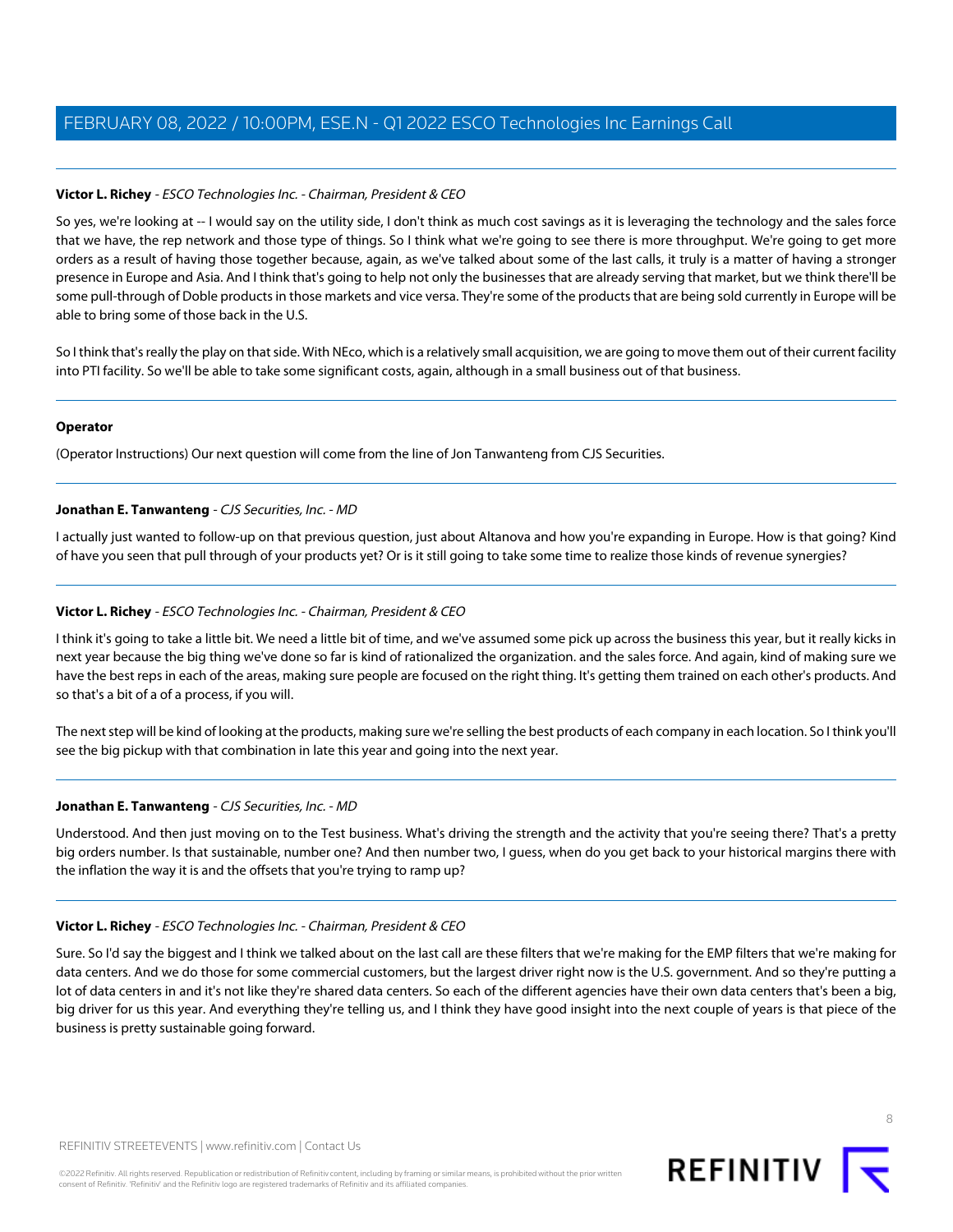The interesting thing, which is different than what we've seen in past years is we typically would have a very large project kind of flowing through, right? We'd have a large automotive project or large defense projects that are flowing through coming out of backlog, going through the sales channel. And right now, we don't have those yet we're able to grow the business. Now some of those opportunities are still out there, but it's very encouraging to me that we're able to grow the business at the same time, not pulling those big projects through.

The second half of your question, as I mentioned earlier, I think it's -- it's going to take a little time. We're now pricing some of those cost increases into the bids. And so I think you're going to see pretty steady margin growth throughout the year for 2 reasons. One, I think we have a higher level of volumes are going to be leveraging our overhead. And then the other one is some of these price increases have -- should be hitting next quarter and then I think even more so in the subsequent 2 quarters.

### **Jonathan E. Tanwanteng** - CJS Securities, Inc. - MD

Okay. Great. And then lastly, just a higher-level question. What's giving you the confidence to reiterate your guidance for the year? I think I get the demand side, that seems pretty evident. But what's your thinking about when and how the supply chain issues resolved? Or is it more of a pricing pass-through that you're aiming for it as opposed to seeing a relief from the inflation and labor and supply chain issues.

# **Victor L. Richey** - ESCO Technologies Inc. - Chairman, President & CEO

So it's both of those. And I would say the other thing is we're putting in additional capacity to be able to ramp up the business. And so for instance, in our Test business, because it is kind of outsized growth that we're seeing. So we've leased an additional facility, we'll have that up and running in the second half of the year. We're moving some of the lower-end products into a different location to make sure that we have all these filters in one place where we can perform on those.

We're adding another shift in our facility in Mexico to be able to manage some of the growth. So it's really a combination of more capacity, pricing should be better, particularly in the second half of the year. And the supply chain, I think we're understanding it better. And so I think as you understand it better, you make some of the changes you have to make to be able to work through that process.

### **Operator**

And I'm not showing any further questions in the queue at this moment. I'd like to turn the call back over to the speakers for any closing remarks.

### **Victor L. Richey** - ESCO Technologies Inc. - Chairman, President & CEO

Okay. Well, thank you everybody for their interest, and we'll end the call now and look forward to talking to you in our next call.

### **Operator**

And this concludes today's conference call. Thank you for participating. You may now disconnect. Everyone, have a great day.